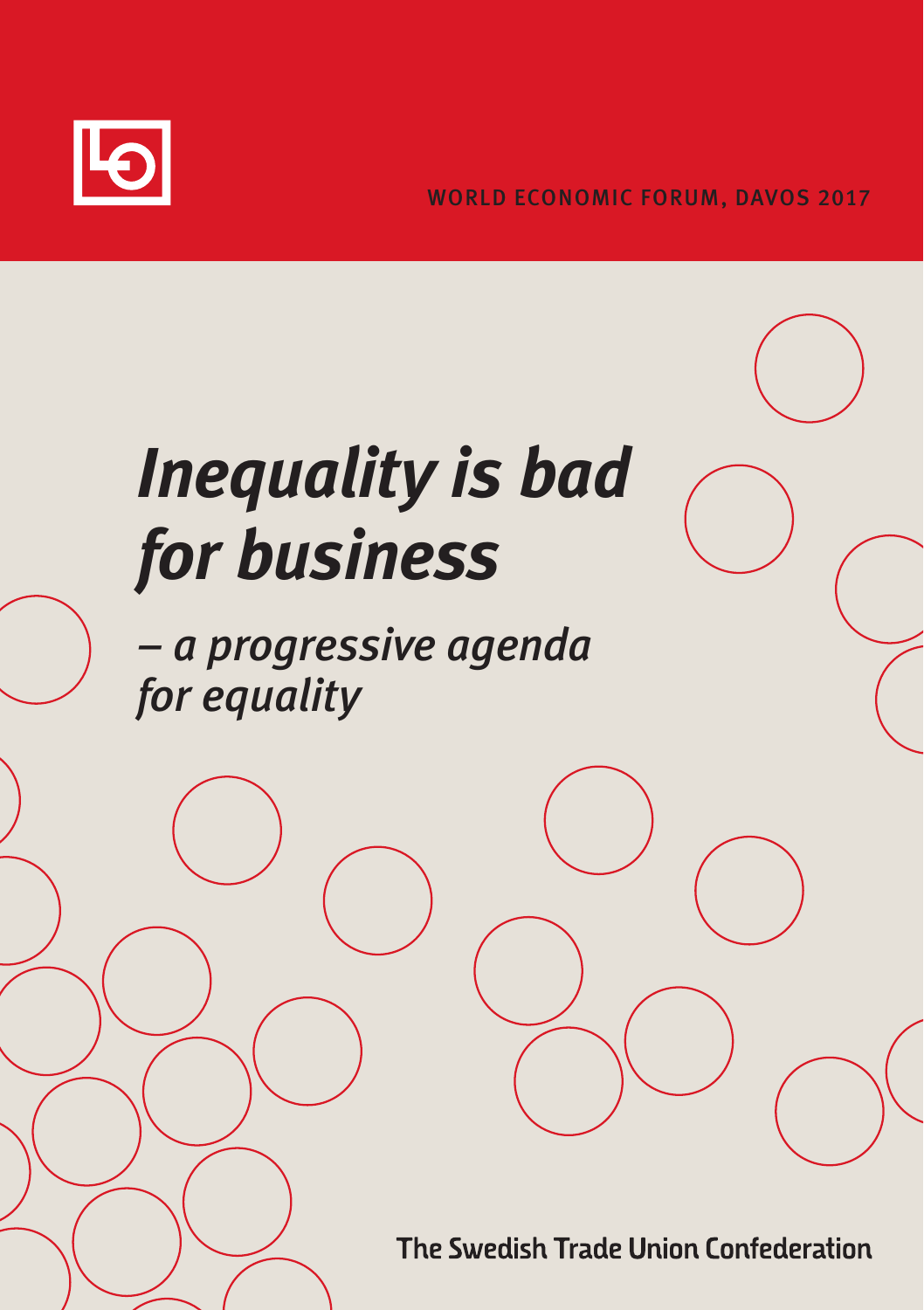### **Preface**



POPULISM AND PROTECTIONISM are on the rise. This is a warning bell for all of us who defend openness, international trade and a sound market economy. Last year we witnessed dramatic events, when Britons voted to leave the EU and Donald Trump won the US Presidency. A common denominator is the criticism of globalisation, free trade and immigration. Populists and right-wing extremists have a following wind in public opinion in several European countries. The future of the EU may be at stake.

Allowing insecurity and income gaps to grow has produced a breeding ground for populism and protectionism. In many countries working men and women have been forced to stand back and see a deterioration in their living standards and a clouding of their own and their children's future prospects. It should not come as a surprise that this is detrimental to economic development and stability. The labour move-

© The Swedish Trade Union Confederation 2017

Author: Thomas Carlén Photo: Lars Forsstedt Graphic form: LO Print: Bantorget Grafiska AB, Stockholm 2017 isbn 978-91-566-3220-4 LO 17.01 100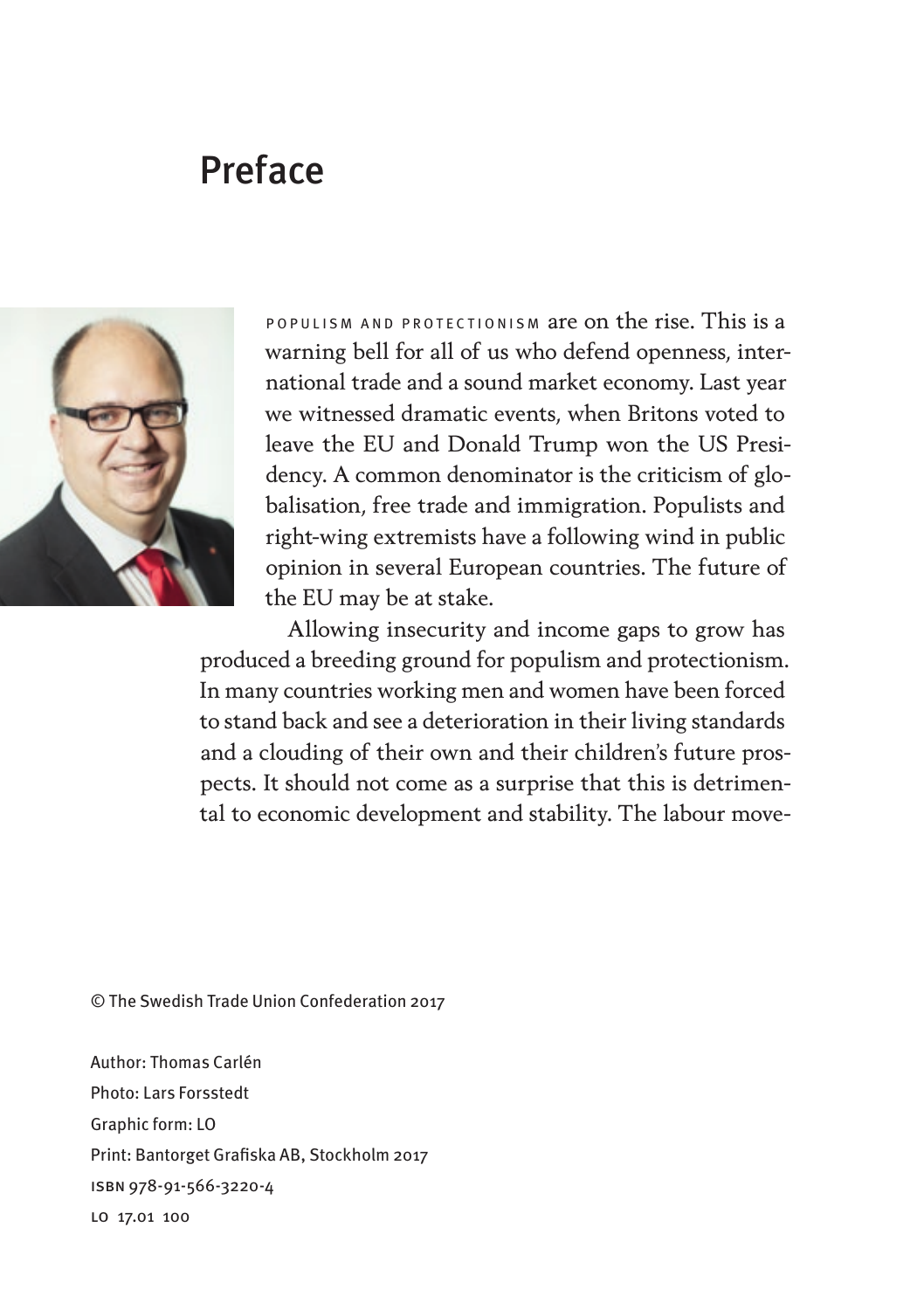ment has always warned against this. We know that an even distribution of resources, risks and opportunities is crucial for sustainable growth and for confidence in the economic and political system. Inequality is bad for business and sooner or later it leads to mistrust and political upheaval.

Inequality will continue to grow until politicians and trade unions put a stop to it. Now people's sense of injustice and hopelessness must be taken seriously. Therefore, we want to invest for equality. Political and business leaders must show responsive and responsible leadership and commit to inclusive and equitable growth. They must seek cooperation with trade unions in defending a sound, long-term sustainable and inclusive market economy and against short-termism, populism and protectionism. This requires strong and equal social partners. So don´t mourn – organize!

**Karl-Petter Thorwaldsson** President of the Swedish Trade Union Confederation (LO) [karl-petter.thorwaldsson@lo.se](mailto:karl-petter.thorwaldsson@lo.se)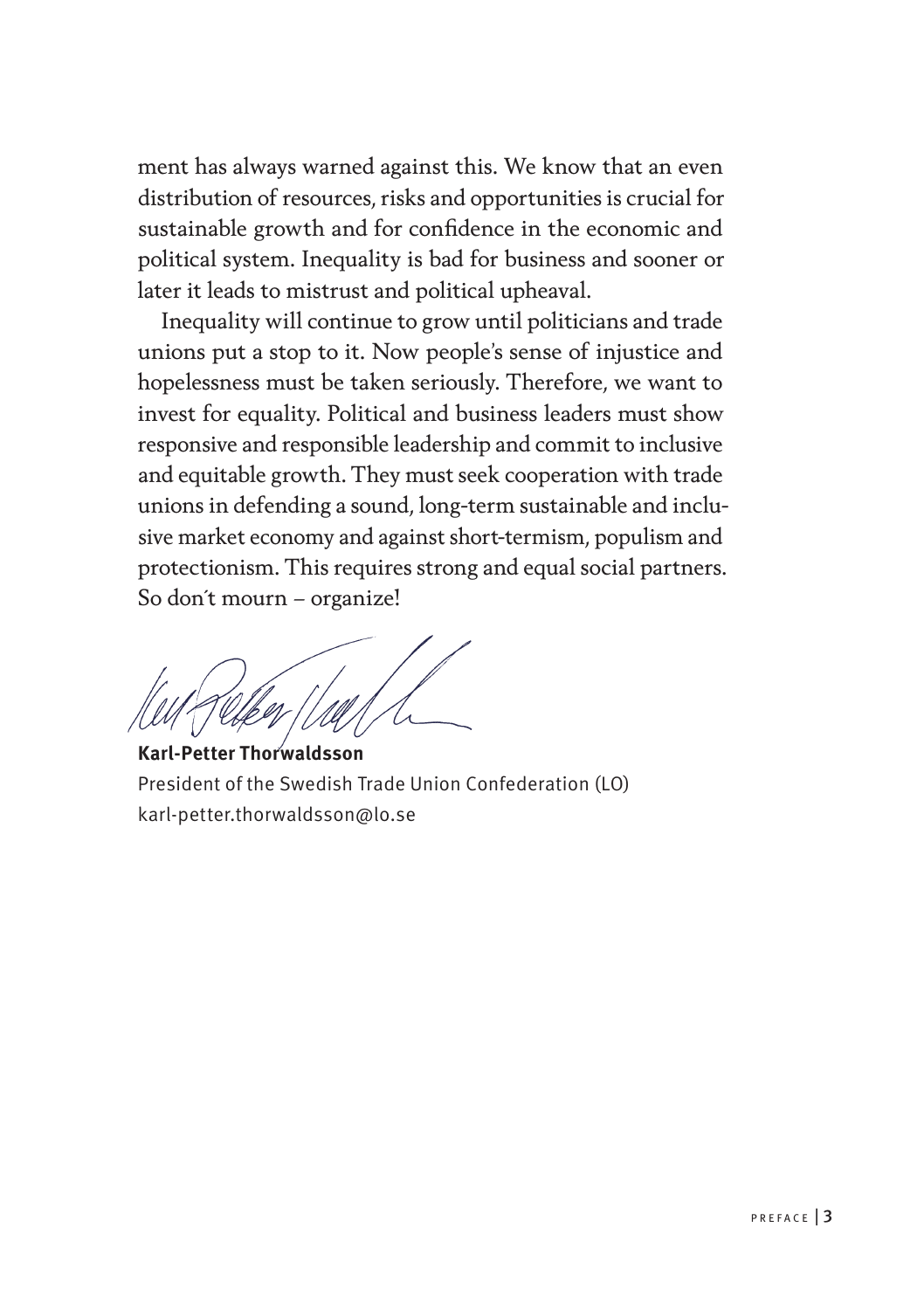## Inequality is bad for business

THE ADVANTAGES AND GAINS of openness are great and growing global trade increases incomes around the world. Many people have been lifted out of poverty. But it is clear that the advocates of globalisation and integrated economies have ignored the risks of not distributing these gains equally, and that nationalism and protectionism become an attractive alternative for those who are left behind. When the *Pew Research Center*, in a poll of global attitudes in 2014, asked what people thought was the "greatest threat to the world", the by far most common response in the US and Europe was "inequality".

Growing income gaps over several decades is a contributory factor to the successes of populism and protectionism. In the USA, Donald Trump performed best in states and areas where income differentials are greatest, and where the percentages of older people and people with shorter education are higher.<sup>1</sup> In the United Kingdom the support for Brexit was greatest in towns that had lost out on technical development and globalisation.2 On the other hand, in towns that had successfully changed over to a knowledge economy the support for Brexit was weaker.

Inequality has negative effects on cohesion, democracy, health and criminality.<sup>3</sup> Inequality is also seen as a serious threat to economic growth by the OECD and the IMF, among others. Inequality is quite simply bad for business, because:

<sup>1</sup> Bruegel (2016), *Income inequality boosted Trump vote*, www.bruegel.org.

<sup>2</sup> Baldwin (2016), *Brexit Beckons: Thinking ahead by leading economists*, VOX.

<sup>3</sup> Wilkinson & Pickett (2009), *The Spirit Level. Why More Equal Societies Almost Always Do Better*.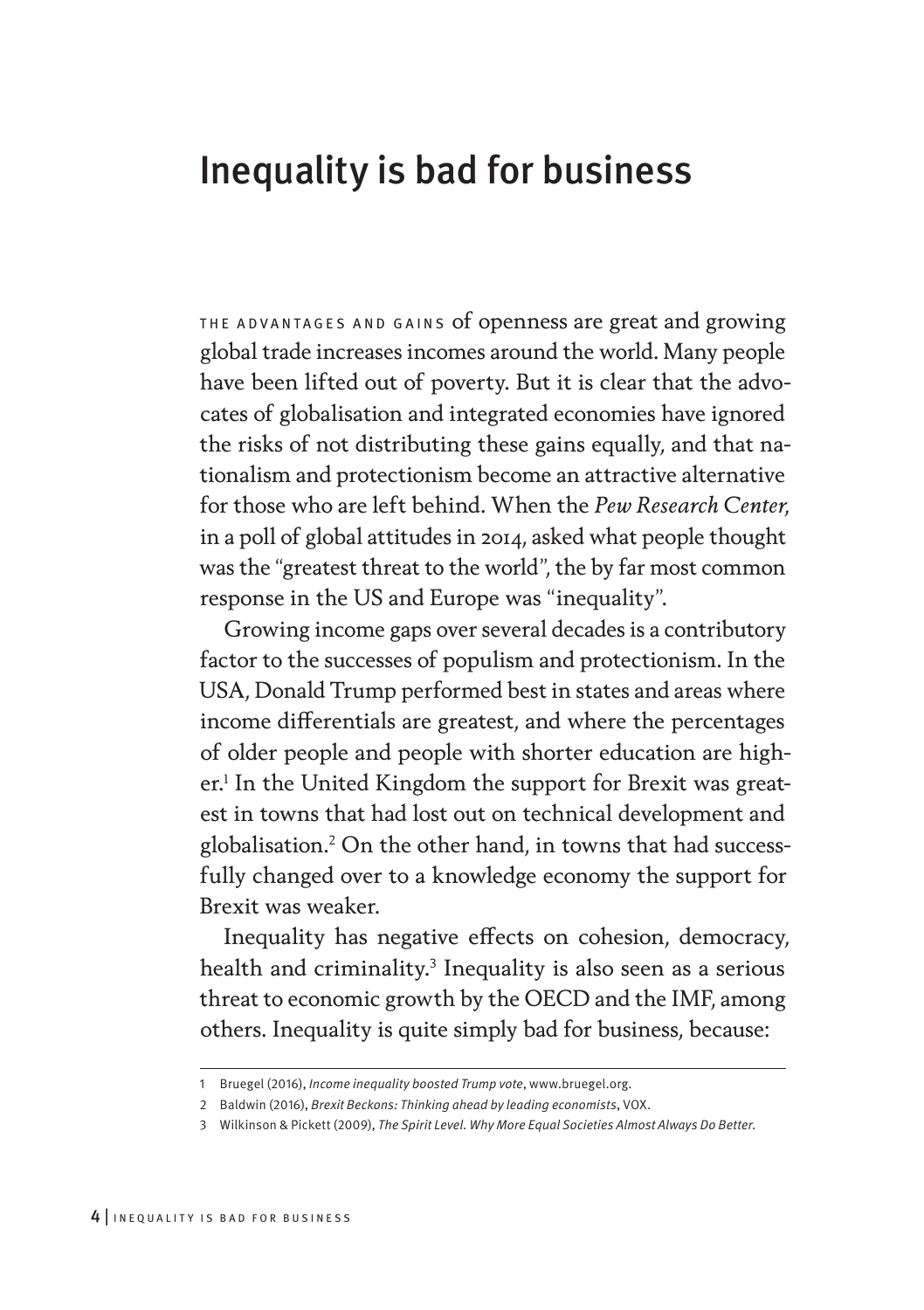- Parts of the population cannot afford to get an education, which means lower productivity and poorer prospects for companies' skills provision.
- A lower wage share and increased income inequality inhibit consumption and demand, and hence also productivity and output growth.
- Support for protectionism may increase, which threatens international trade and the exchange of knowledge, innovations and technical progress.
- Household indebtedness can grow unsustainably, which may lead to financial instability and economic crises. Increased ill-health may reduce workers' productivity.

The OECD shows that increased inequality has reduced growth in member states on average by 0.35 per cent per year between 1985 and 2010, which corresponds to 8.5 per cent lower growth in the period.4 This is mainly due to decreased investments in human capital, which has taken place in all of the four lowest deciles of the income distribution.

Growing populism is proof of the failure of the neo-liberal economic doctrine. Reduced taxes, weakened trade unions, depressed wages for low and middle income earners, deregulation of labour markets and poorer income security in the event of unemployment or sickness have created wider divides. At the same time, incomes are increasing sharply for a few. The trickle-down effect never materialised. The OECD has therefore revised its former neo-liberal policy recommendations and is now looking to the Nordic model for inspiration.

<sup>4</sup> Cingano (2014), *Trends in Income Inequality and its Impacts on Economic Growth*, OECD.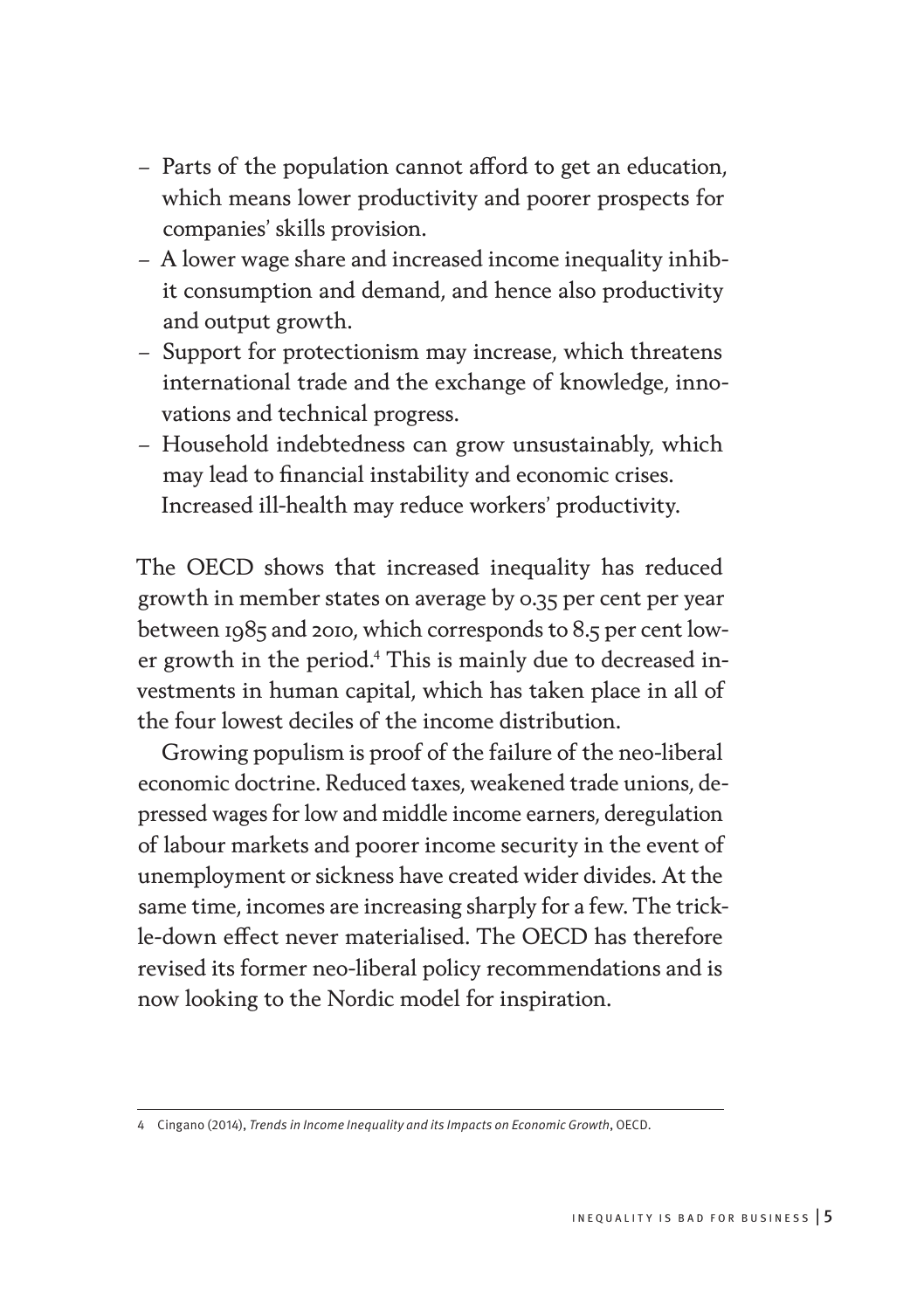## Inequality is rising on a broad front

ECONOMIC EQUALITY CONCERNS how equally resources and opportunities are distributed in society. In the surveys conducted by the *International Social Survey Programme* of attitudes to inequality, an overwhelming majority state that they consider that income differentials are too great in their country. There is no clear correlation between the level of economic inequality in a country and opposition to it. Even if it is difficult to say what is a justified level of equality, it is obvious that a great proportion of the population in most countries consider that the current level of inequality is unfair.

#### Income inequality is increasing around the world

Since the early 1980s income gaps, regardless of how we measure them, have increased in almost all OECD countries. The differences have increased both in terms of income and wealth.

According to the OECD, increased income differentials were the most important explanation for the rise in income inequality between the mid-1980s and mid-1990s in OECD countries. Thereafter it is weaker redistribution through taxes and transfers that has been the most important reason for continued growth of inequality in disposable incomes.<sup>5</sup> Sweden used to be the most equal country in the world, but since the 1980s inequality has increased more than in other countries. However, the Nordic countries, including Sweden, are

<sup>5</sup> OECD (2011), *Divided we stand. Why inequality keeps rising*.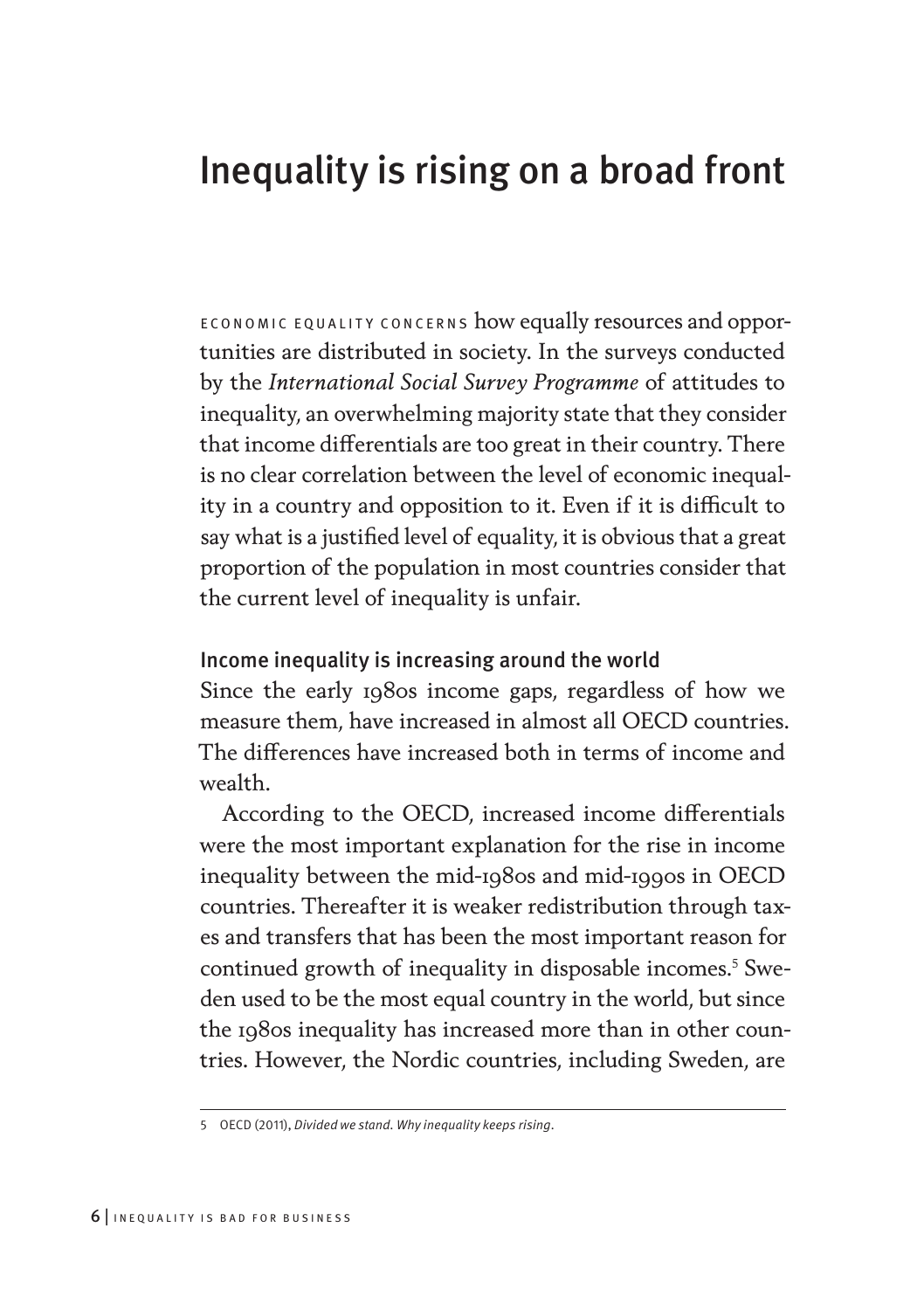

#### Figure 1 Income inequality is increasing in almost all countries

Gini coefficient, household disposable income adjusted for household size

*Note: The Gini coefficient is a measure of income distribution in which the value 0 means that all individuals have the same income and the value 1 means that one person has the entire income of the country. A higher value thus means higher income inequality. Source: OECD (2015), In It Together; OECD Income Distribution Database.*

still among the most equal, and the difference compared with the USA and the UK for example, is significant.

In many countries those at the top are drawing ahead, while more and more people lag behind. In the USA both the lowest-paid and the middle income groups have had non-existent or very weak wage increases in the past thirty years.6 The jobs created in the USA after the financial crisis pay on average

<sup>6</sup> EPI (2015), *Understanding the historic divergence between productivity and a typical worker´s pay.*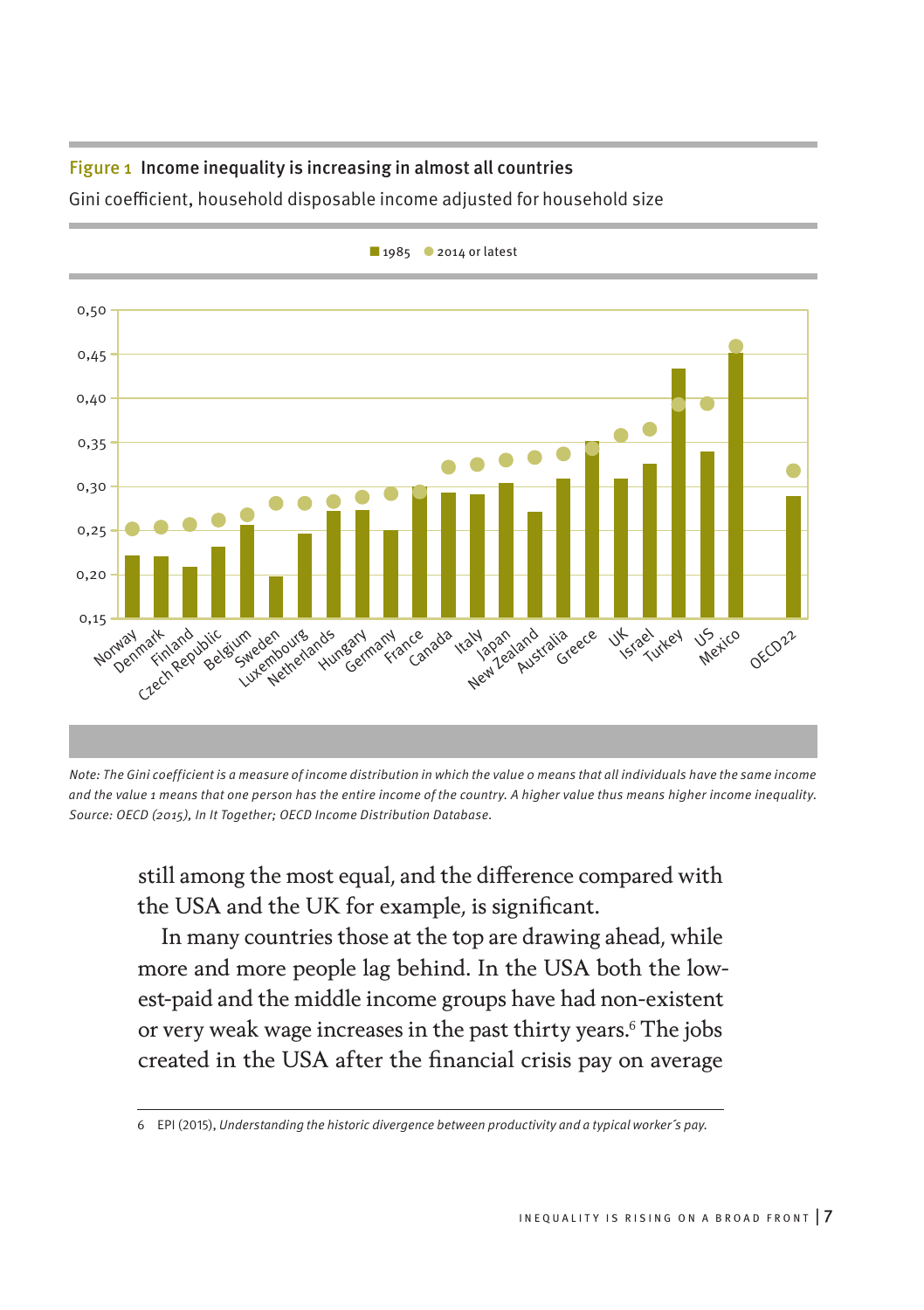23 per cent less than the jobs that were lost during the crisis.7 Yet the salaries of the very richest have increased substantially, and the richest percent in the USA now earn more than a fifth of all incomes. According to the IMF and the OECD, weaker trade unions are strongly associated with increasing income differentials.8 The contrast with Sweden is great, as real wages for Swedish workers, more or less regardless of level of education, have increased by about 60 per cent since the mid-1990s.

#### The wage share is falling in many countries

For several decades the wage share as a percentage of GDP has fallen in most OECD countries, on average from about 70 per cent in the early 1980s to about 62 per cent in 2015, and the profit share has risen correspondingly.9 Wages have been disconnected from productivity growth and workers do not receive as great a part of production value as before.10 This has resulted in both falling wage shares and growing wage differentials. It is worth noting that top managers' salaries and bonuses, which increased substantially in the USA and other countries, are included in the wage share.

The reasons for the fall in wage shares are attributed to technical advances, which make automation of some occupations possible and contribute to "*skill-biased technological change*", where demand for skilled labour increases while demand for low-skilled labour decreases. Globalisation feeds this development, when low-skilled jobs move from high-cost to low-cost countries at the same time as import competition

<sup>7</sup> The United States Conference of Mayors (2014), *U.S. Metro Economies*.

<sup>8</sup> IMF (2015), *Causes and Consequences of Income Inequality: A Global Perspective*; OECD (2012), *Going for Growth.*

<sup>9</sup> The wage share and profit share together constitute the total value added, which corresponds to a country's GDP, and is called functional income distribution.

<sup>10</sup> OECD (2016), *Economic Outlook 2016*.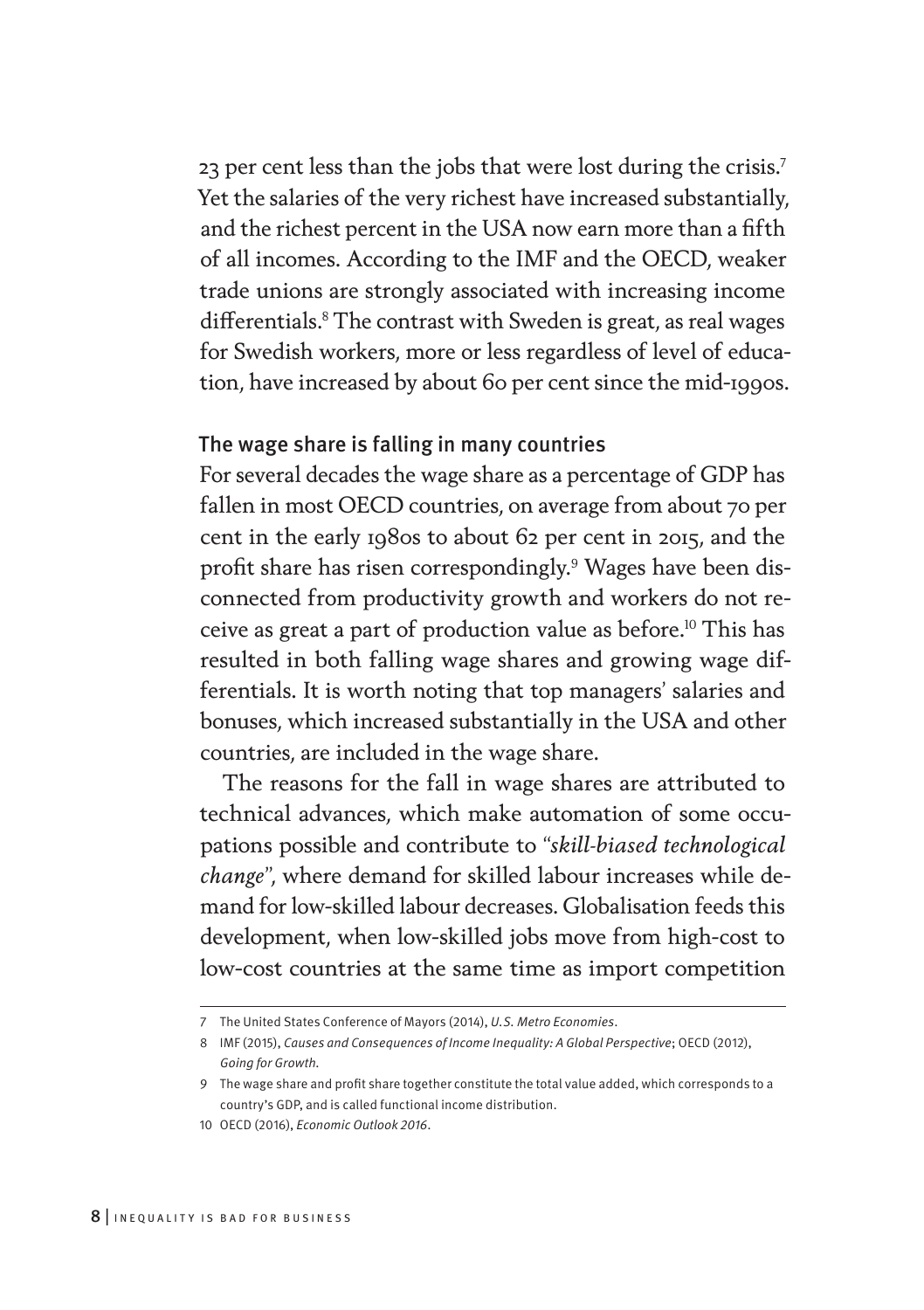#### Figure 2 The wage share has fallen in most countries

Adjusted wage share, total economy, per cent of GDP, 1970–2015



 $\rightarrow$  ADV  $\rightarrow$  USA  $\rightarrow$  UK  $\rightarrow$  Sweden  $\rightarrow$  Germany

*Note: ADV stands for unweighted average of 16 high income (advanced) OECD countries. Source: AMECO.*

from low-cost countries is increasing. But there are further explanations.

Several studies indicate that so-called financialization (deregulated financial markets, increased indebtedness and rising yield requirements) has had the greatest impact on the falling wage shares, since it has weakened the bargaining strength of trade unions.11 Empirical studies show that companies' required return on equity has increased considerably in recent

<sup>11</sup> Lavoie & Stockhammer (2013), *Wage-Led Growth*, ILO.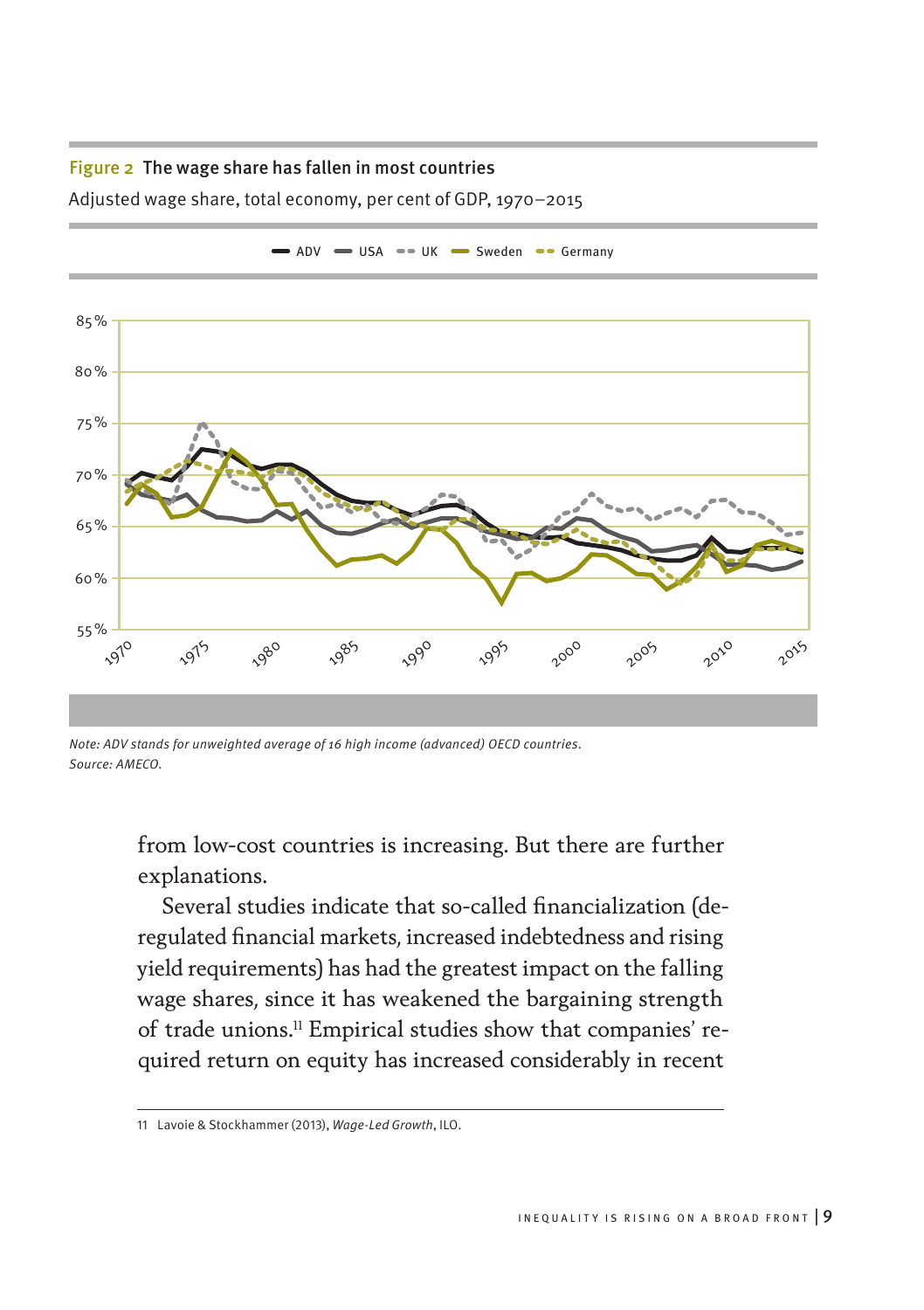decades and is now very high.12 Companies tend to value future return "too low" while company managements' bonus systems are related to short-term return. When some companies raise their required return, other companies also feel "forced" to follow suit. High required returns also lead to fewer investments. Something is fundamentally flawed in the advanced economies' corporate governance models, and capital owners´ interests are not in harmony with what is good for the majority and for the economy.

Welfare state retrenchment, which has been in progress since the 1980s, has also weakened the trade unions' bargaining strength against companies. Thus it is the changes in the balance of power between the social partners that largely determines the development of wage and profit shares. In the USA, trade union density in the business sector has fallen from 24 per cent in 1973 to 7 per cent in 2015, a dramatic decrease of more than 70 per cent.13 In almost all OECD countries, including Sweden, union density has fallen in recent decades, though not as dramatically as in the USA.

#### Job polarisation divides the middle class

At least since the end of the 1990s, both low-skill and highskill jobs have been increasing, while many middle-skill and middle-income jobs are disappearing. In the USA, job polarisation has caused great concern when the middle-class is being torn apart. In Europe the share of middle-wage occupations decreased in all 16 countries included in a widely cited study between 1993 and 2010.<sup>14</sup> At the same time, the share of

<sup>12</sup> Franzén (2016), Does the capital market create problems for the economy*? Sveriges Riksbank Economic Review* 2016:1.

<sup>13</sup> Autor (2014) *Skills, education, and the rise of earnings inequality among the "other 99 percent"*.

<sup>14</sup> Goos et al (2014), *Explaining the Job Polarization: Routine-based Technological Change and Offshoring*.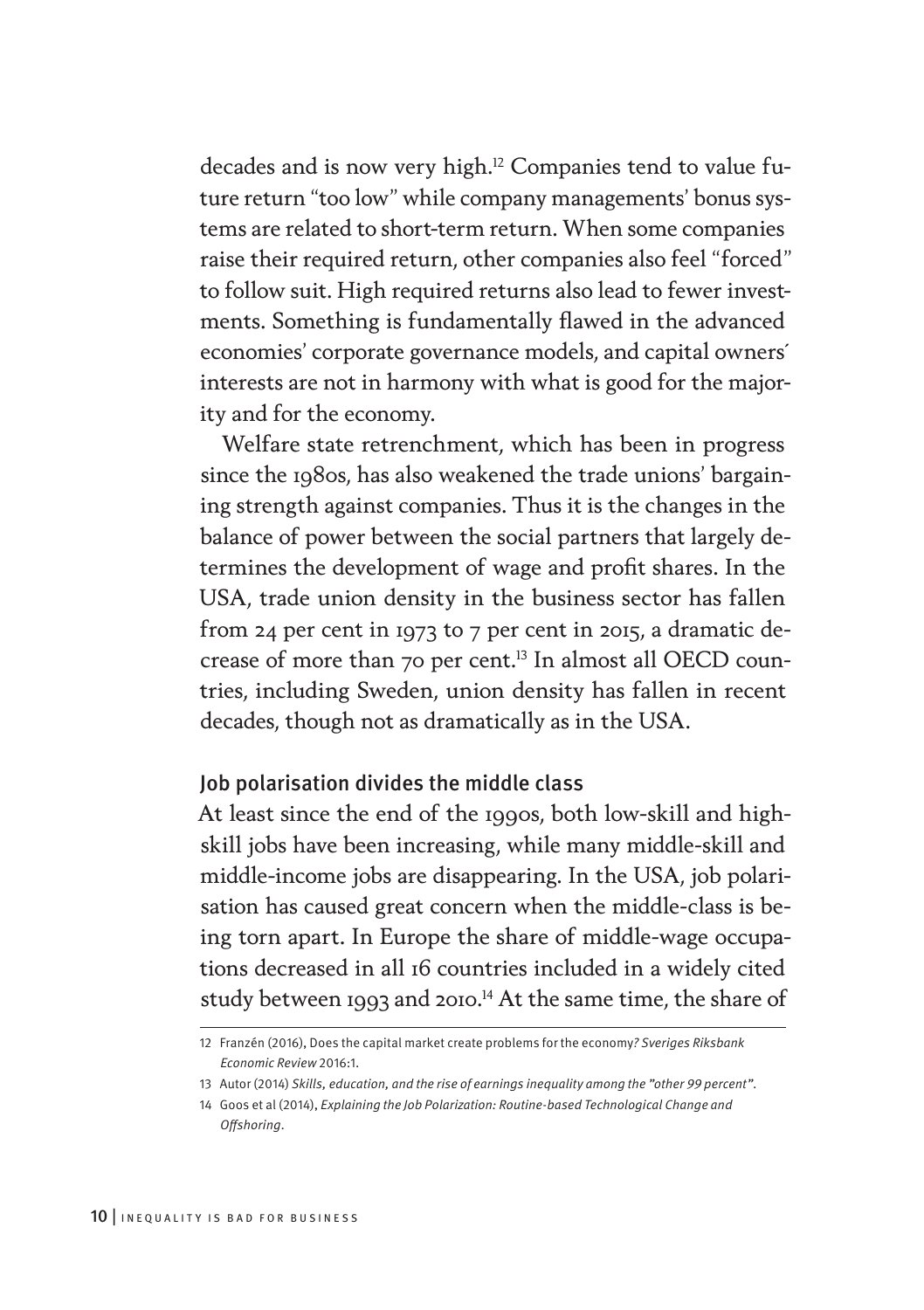low-wage occupations increased in 14 of these 16 countries and the share of high-wage occupations increased in all countries.

Naturally, the Swedish Trade Union Confederation does not necessarily consider low-skill jobs to be bad jobs, as long as they pay a living wage and the work is fulfilling and has good working conditions. But that is not always the case. According to the OECD many of the middle-skill jobs that are disappearing are full-time permanent jobs, while growth of low-skill and high-skill jobs mainly consists of temporary jobs and part-time jobs.15 Thus, job polarisation not only means that we are losing a lot of middle-skill jobs with relatively good pay, but also that terms and conditions in some parts of the labour market are becoming increasingly uncertain and temporary.

One consequence of job polarisation is worse matching in the labour market. When people with a longer education cannot find jobs that match their educational level they are forced to accept jobs with lower qualifications. Consequently, they get lower wages than they would otherwise have earned (lower education premiums), and they displace people with shorter education from jobs that they could perform.<sup>16</sup>

The American experience of job polarisation is worrying. The employment rate has fallen, at least since the end of the 1990s, when job polarisation accelerated. For men, who generally have adapted worse than women to the new situation, the increase in the share of collage attainment, particularly for white males, has stagnated in recent decades, and the US labour force participation has fallen since the early 2000s.<sup>17</sup> When job growth is mainly in low-pay occupations, an increasing number of Americans have been forced to take jobs

<sup>15</sup> OECD (2015), *In It Together. Why Less Inequality Benefits All*.

<sup>16</sup> Beaudry et al (2013), *The Great Reversal in the Demand for Skills and Cognitive Tasks*.

<sup>17</sup> Autor (2010), *The Polarization of Job Opportunities in the US Labor Market.*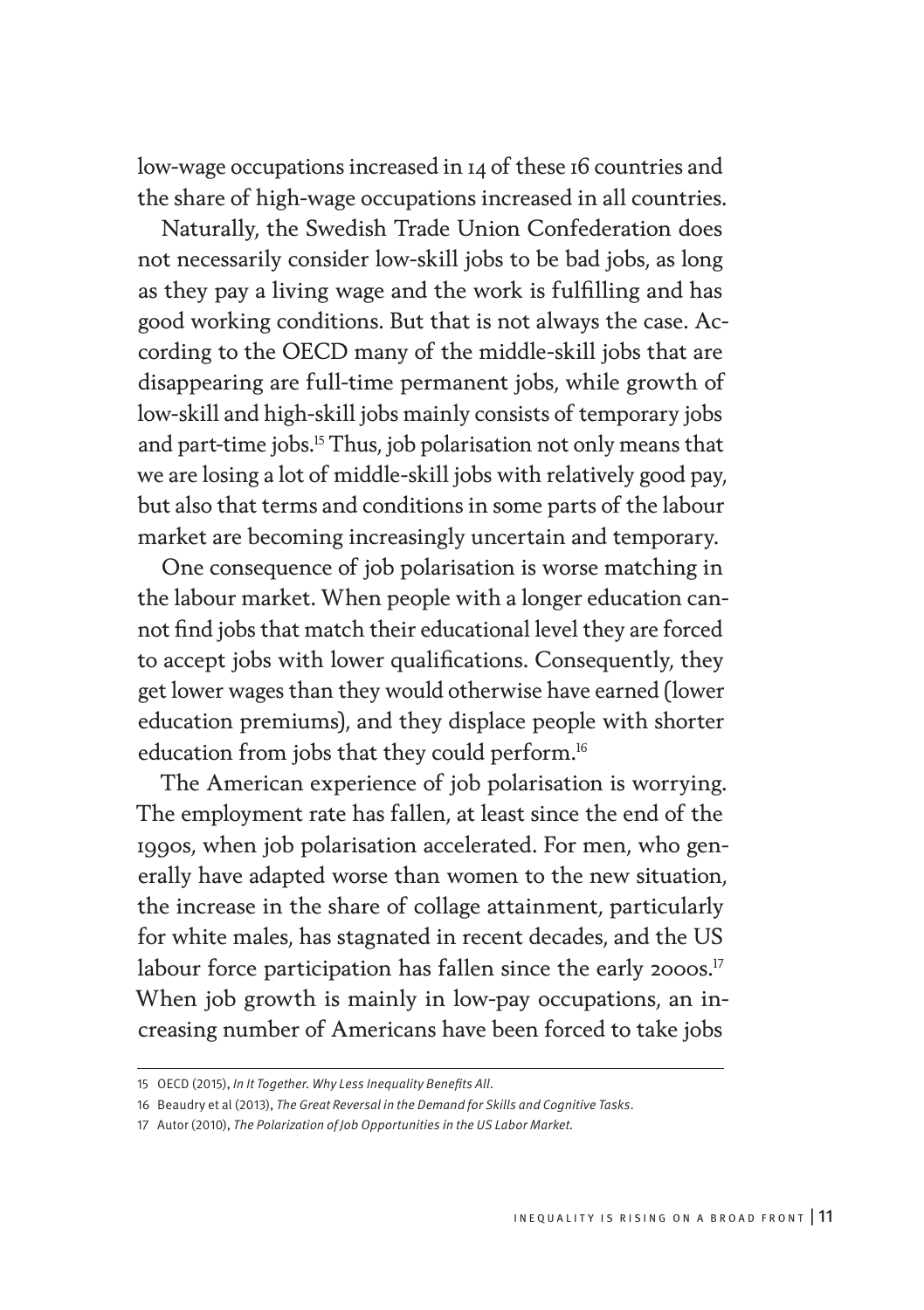at lower pay than before, and, in some cases, slide out of the middle class and into the ranks of the working poor.<sup>18</sup>

#### Insecure labour markets with uncertain future prospects

Inequality is also increasing due to growing differences as regards the position of workers in the labour market. More and more people are being offered just-in-time contracts with limited opportunities for skills development, poorer pay increases and where future income is uncertain. Others have permanent contracts with good opportunities for skills development and higher pay increases.

In many countries the percentage of short-term and fixed term employment contracts is increasing. This is partly due to job polarisation, partly to companies' constant demands for greater flexibility and their desire to be able to let staff go at short notice. In the USA a large part of job growth after the financial crisis consisted of precarious jobs. Non-regular contracts without development opportunities, in which people who are young, female, foreign born or have a short education are overrepresented in many countries, increase the risk of recurrent unemployment and are rarely a stepping stone into stable employment.19 Therefore, the associated inequalities relative to regular contracts tend to persist over time.

#### Low income mobility results in unequal opportunities

An indication of how equal opportunities are in a society is income mobility. Low income mobility between generations means that children inherit their parents' income position and social class, while high mobility means that they have greater opportunities to form their own lives.

<sup>18</sup> The National Employment Law Project.

<sup>19</sup> OECD (2015), *In It Together. Why Less Inequality Benefit All*.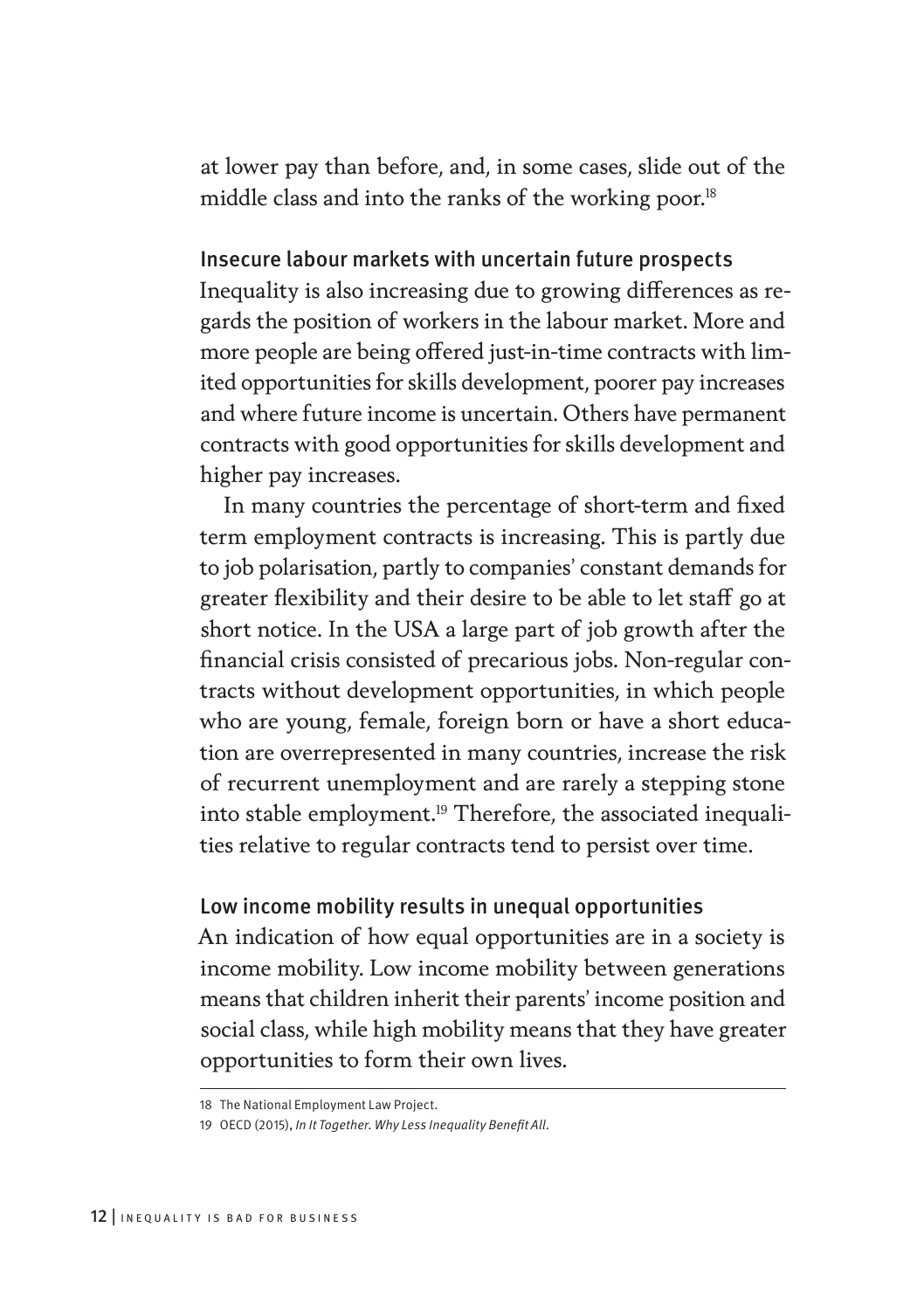A series of different studies show that income mobility between generations is relatively great in the Nordic countries, and comparatively low in the USA, the UK, Italy and France, for example. The explanation for the relatively large differences lies partly in the various countries' institutions, which to a varying degree compensate for people's different conditions when growing up. In countries where the State bears most of the cost of education, where income insurance is universal and generous and where the public sector is relatively large, income mobility is also greater.

However, income mobility varies between different income groups in a country, and class, gender and ethnicity play a role. Increased income inequality and unequal opportunities are not separate phenomena. On the contrary, there is a clear connection between the two; high income inequality is associated with low income mobility between generations.<sup>20</sup> In the US. income mobility has fallen sharply over the past half century, largely due to growing income differentials.<sup>21</sup>

<sup>20</sup> Corak (2013), *Income inequality, equality of opportunity, and intergenerational mobility*.

<sup>21</sup> Chetty et al (2016), *The Fading American Dream: Trends in Absolute Income Mobility Since 1940*.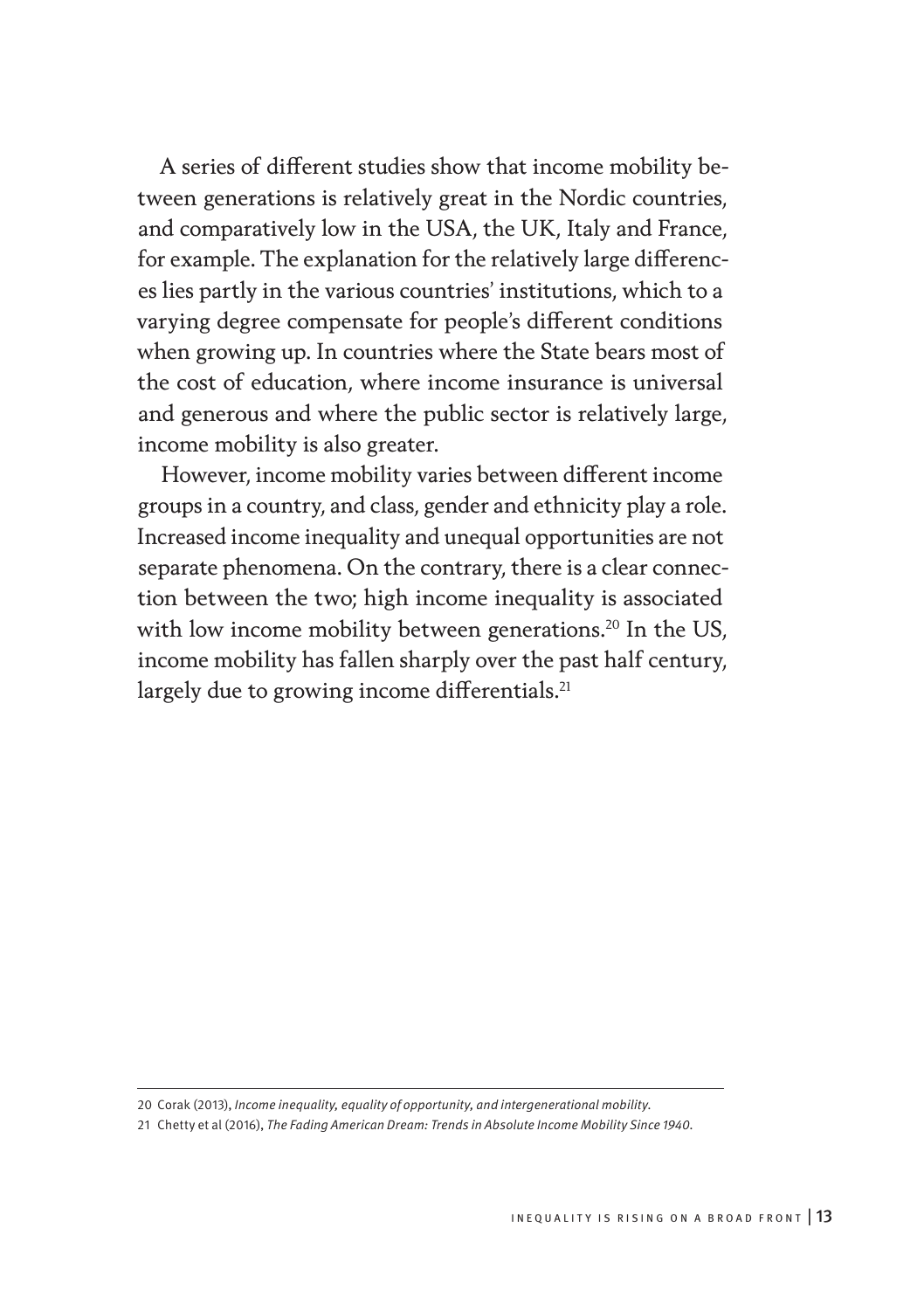# The Swedish model: Stability and flexibility give security and growth

ACCORDING TO THE *EUROBAROMETER* , Swedes have the most positive attitude to globalisation of all EU nationalities. The same applies to attitudes to immigrants. This is a great asset for the Swedish economy and competitiveness, since it facilitates structural change and integration.

|                                                      | Sweden | FU <sub>2</sub> 8 |
|------------------------------------------------------|--------|-------------------|
| Globalisation is an opportunity for economic growth  | 80%    | 57%               |
| Positive to free trade                               | 79%    | 68%               |
| Positive to immigrants from other EU countries       | 78%    | 58%               |
| Positive to immigrants from countries outside the EU | 62%    | 34%               |
|                                                      |        |                   |

#### Table 1 Attitudes to globalisation, free trade and immigrants, 2016

*Source: European Commission, Standard Eurobarometer 85, spring 2016.*

This positive attitude to major social changes has a century long history, in which the Swedish Trade Union Confederation and the Swedish trade union movement played a major part.<sup>22</sup> We regard globalisation, structural transformation, technical advances and openness to the world as opportunities rather than threats. Protectionism has few supporters in Sweden. This also means that the Swedish Trade Union Confederation, together with the two other trade union confeder-

<sup>22</sup> The Swedish Trade Union Confederation (2016), *We like change! http://www.lo.se/english/documents.*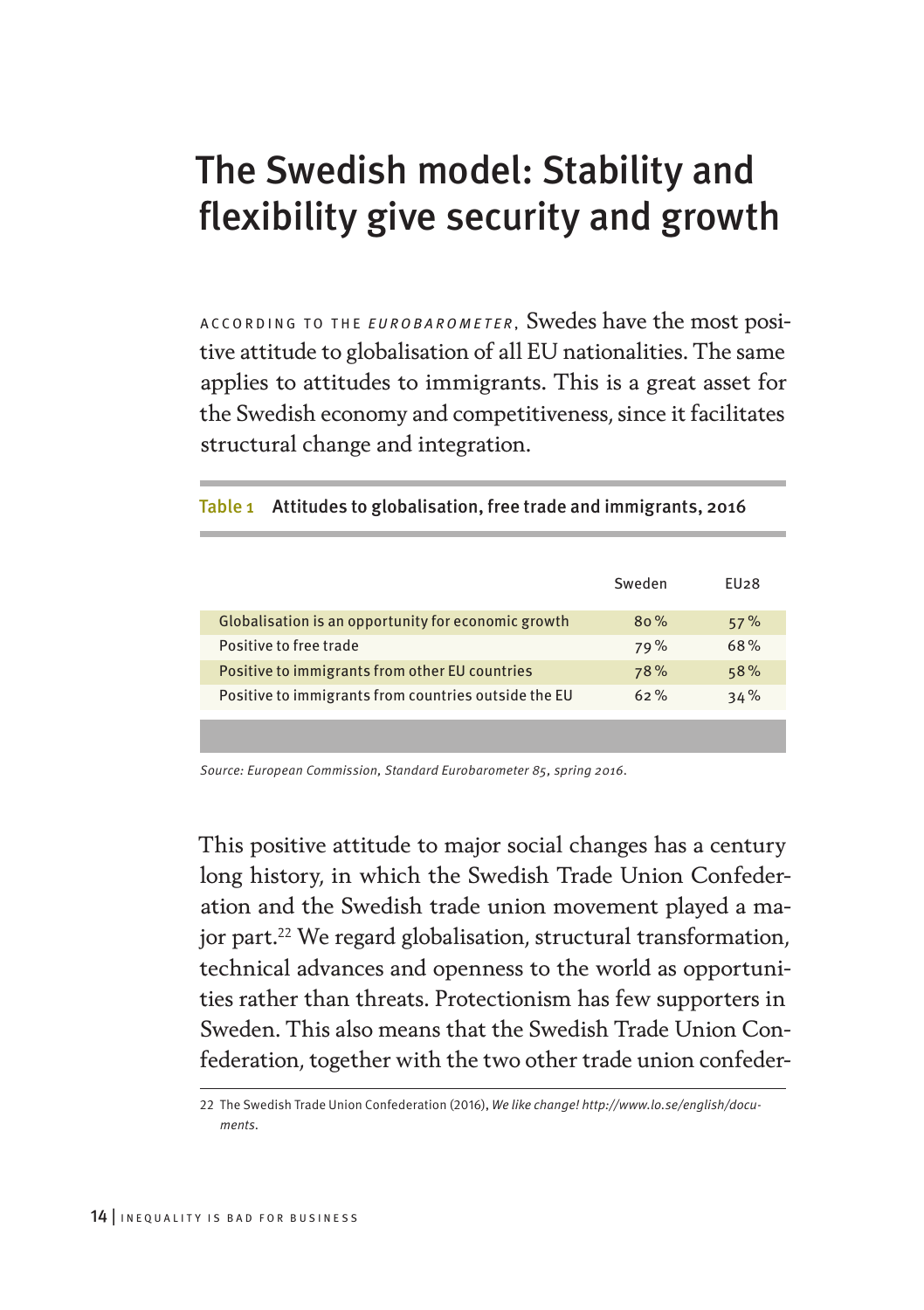ations in Sweden, is positive to free trade and, under certain conditions, to the Transatlantic Trade and Investment Partnership, TTIP.23 The explanation for this is the highly successful Swedish model.

With the Swedish model's collective risk distribution, through a generous and general welfare system and a wage policy of solidarity, workers, firms and the State share the costs and losses that structural changes and globalisation may bring.24 But their profits are also distributed through strengthened competitiveness, productivity growth and a steady rise in real wages for all workers.

The Swedish model rests on a number of central pillars: high trade union density, high collective agreement coverage, a wage policy of solidarity, active labour market policy, generous unemployment insurance, public investment in education and a tax-financed welfare system for income security and public services. These pillars are mutually dependent, and together they create an effective and rational model for high growth, high employment for men and women, and small income gaps. In addition, it contributes to the fact that Sweden in an international perspective has very few labour market conflicts.

Sweden is one of the world's most competitive economies. According to the *World Economic Forum*, Sweden has long been ranked high when it comes to global competitiveness and enabling trade across borders.25 This also applies to the other Nordic countries, whose social models are similar to Sweden's. This shows that countries with regulated labour markets, strong trade unions, high collective agreement cov-

<sup>23</sup> The Swedish Trade Union Confederation (2014), *Swedish trade unions' policy on the negotiations between the USA and the EU on a free trade agreement (TTIP)*, www.lo.se/english/news.

<sup>24</sup> Andersen et al (2007), *The Nordic Model. Embracing globalization and sharing risks*.

<sup>25</sup> World Economic Forum (2016), *The Global Competitiveness Report 2016–2017*; *The Global Enabling Trade Report 2016*.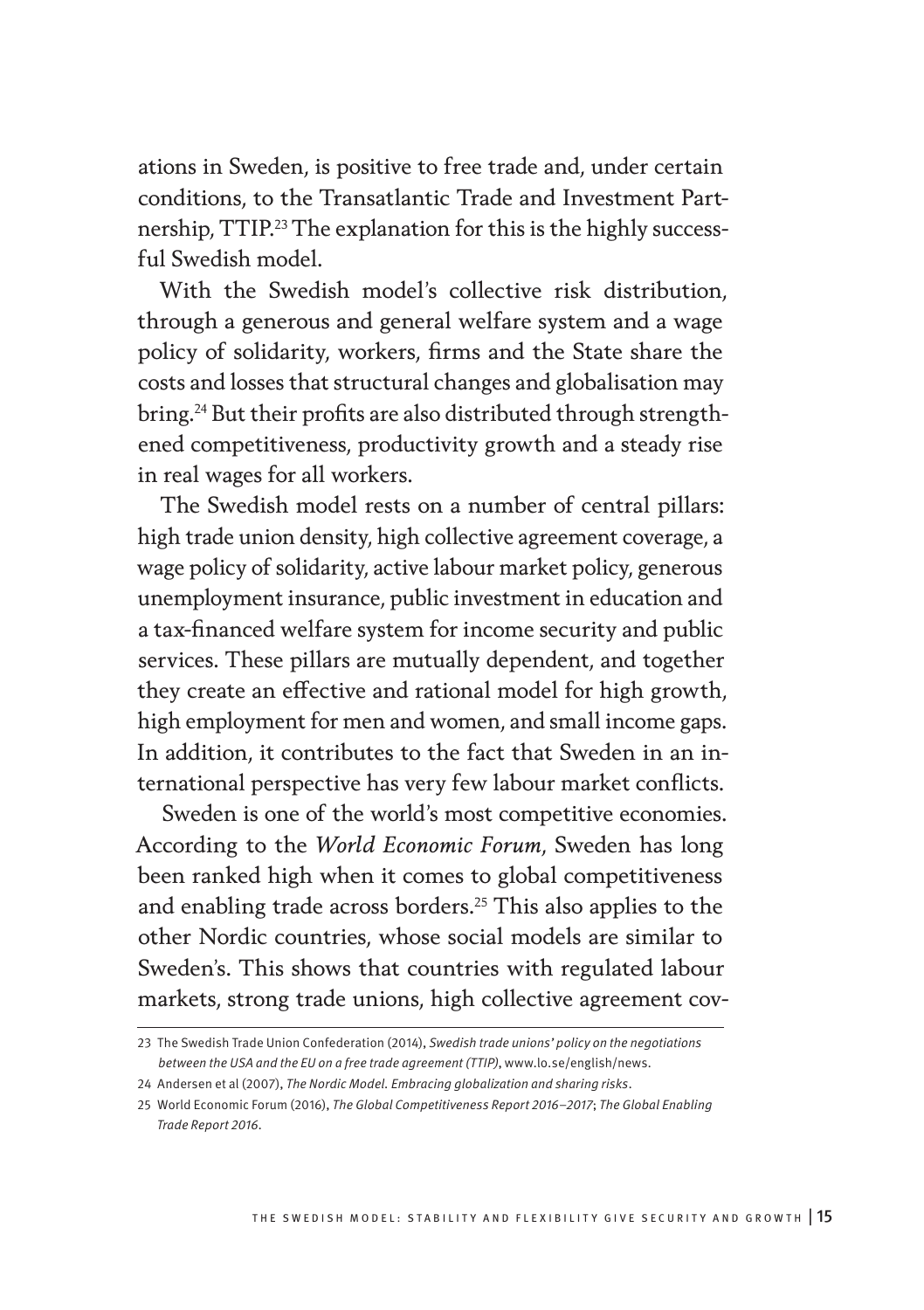erage, high minimum wages, high taxes and generous welfare systems are among the most competitive in the world. These countries are also highly successful in economic terms.

The Swedish wage formation model, which is regarded as successful by all parties, focuses on providing continuous real wage increases for all workers and strong competitiveness for firms. An important component of the Swedish model is called the Rehn-Meidner model.26 It builds on the *wage policy of solidarity*, in which wages follow the average productivity trend in the economy instead of individual firms' profitability.27 Employees should not subsidise firms with low competitiveness, or support a declining industry through low wages. Firms that are not able to increase wages in accordance with collective agreements must then improve the efficiency of their business or exit the market. This way, positive structural change in the economy is encouraged: Businesses with low productivity are eliminated, freeing labour for firms with higher productivity. Embedded here is the notion that new technology and structural change can foster future jobs and higher wages. The wage policy of solidarity also counteracts the emergence of low-wage markets and promotes small wage differentials and a more equal society.

In order for a wage policy of solidarity to function there must be *security in transition* for workers. Structural change means that some workers lose their jobs or have their work tasks radically changed. Therefore, a policy is required to support the mobility and security of the labour force. In Sweden, there is a tradition of considering welfare policy and labour

<sup>26</sup> The model is named after the Swedish Trade Union Confederation´s economists Gösta Rehn and Rudolf Meidner.

<sup>27</sup> In Sweden all wages, including minimum wages, are determined in industry-wide collective agreements and not through legislation.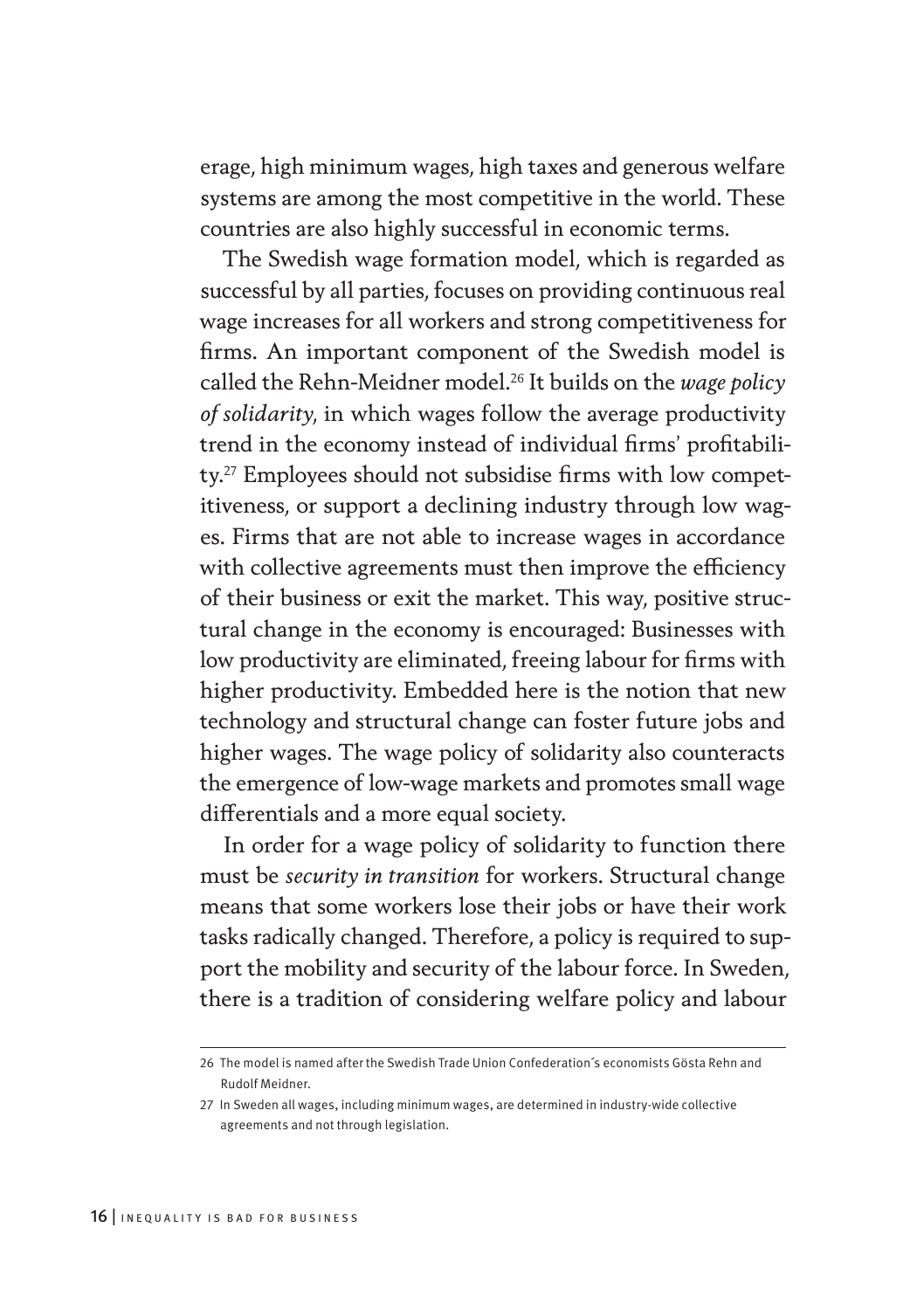market policy as social investments. This supports a changing labour market and contributes to economic efficiency. Thus, individual security and economic efficiency are not in opposition. Here vocational education and training, adult education and active labour market policy are central for enabling workers to take the emerging jobs and meet new skill requirements. Hence security lies more in employability than protection of existing jobs. Security in transition also requires generous unemployment insurance. According to the OECD among others, generous unemployment benefits have no negative effects on employment if combined with extensive active labour market policy, as well as requirements and controls in the unemployment insurance.<sup>28</sup>

The Swedish model faces many challenges and could certainly be more effective. Many welfare reforms were implemented through broad social and political compromises that gave legitimacy to the model. But in the past decade serious political deviations from the model have weakened it. Now inequality is increasing in Sweden as well, and there are populists here too who are EU sceptics and critical to immigration. The Swedish Trade Union Confederation is convinced that a well-functioning Swedish model offers effective solutions to current and future challenges. Therefore, we continue to develop and strengthen the model so that it once again will become a coherent and effective model that promotes equality.29

<sup>28</sup> OECD (2006), *Employment Outlook*.

<sup>29</sup> Swedish Trade Union Confederation (2015), *Full employment and a wage policy of solidarity. Report to the 2016 Swedish Trade Union Confederation Congress*, www.lo.se/english/documents.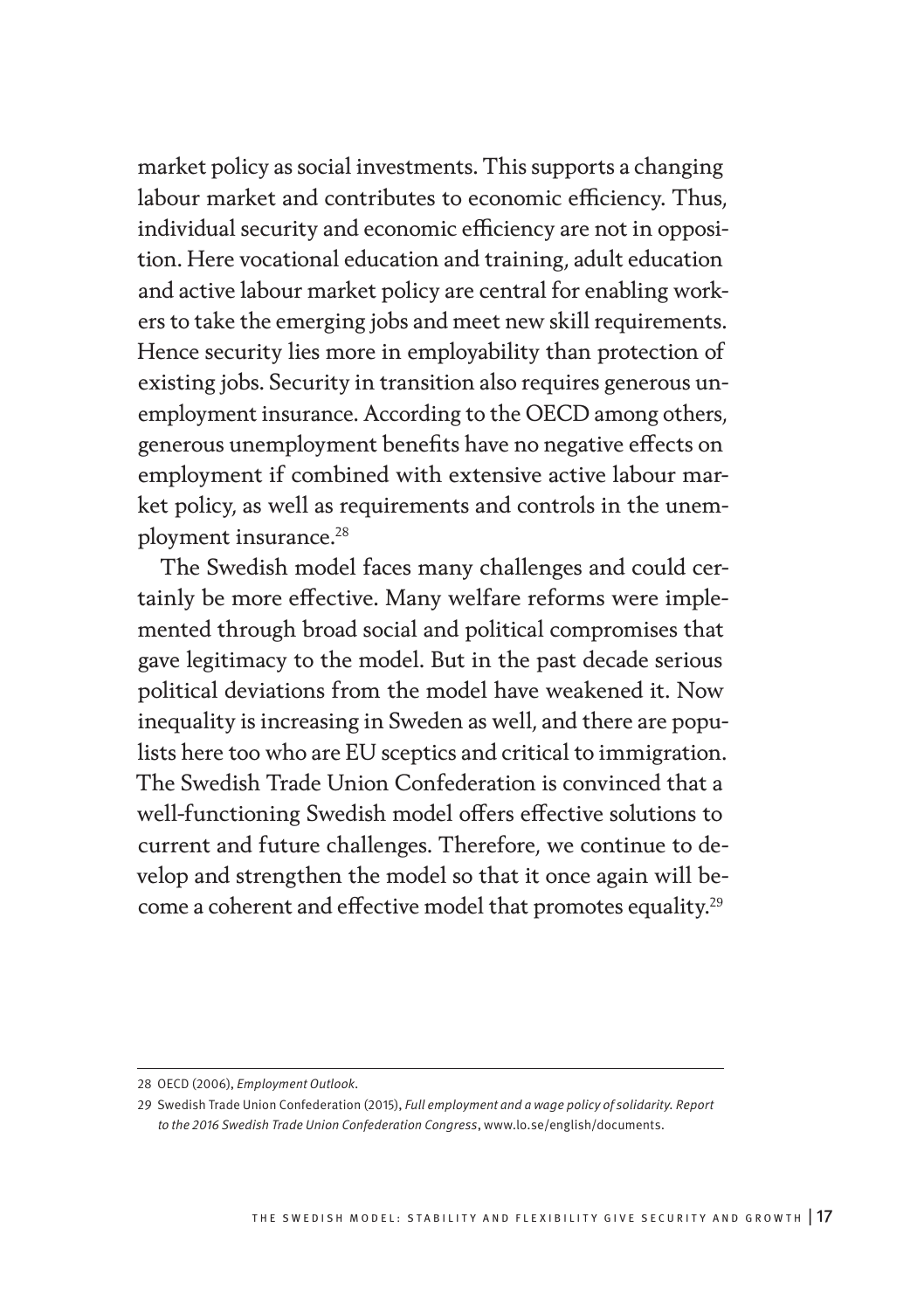## A progressive agenda for increased equality

INEQUALITY WILL INTENSIFY OVer time if nothing is done to stop it. The Swedish economist Per Molander describes this in his book *The Anatomy of Inequality* (2016): "Without an active distribution policy, society moves as relentlessly toward the inequality limit as a stone plummets to the ground when dropped, falling with each moment that passes unless it encounters some resistance."30

The need for increased equality is now acute in many countries. The increasing divides create shifts in power in society, from a growing group of workers with limited increases in income to a small group of extremely rich people. This may, as Nobel laureate Robert Shiller states, render the implementation of necessary political reforms even more difficult.<sup>31</sup>

At the same time as unemployment is already high in the wake of earlier crises and where migration increases the challenges, we must also address the fact that new technology, globalisation and job polarisation risk increasing inequality. Consequently, we propose a progressive agenda for increased equality.

1. Give the world a pay rise. Internationally the working middle class has been lagging behind for a long time. Despite hard work, often in several jobs, many workers around the world are stuck in poverty. We know that pay gaps stay entrenched for a long time and ultimately lead to increased

<sup>30</sup> The inequality limit is also called the inequality possibility frontier, where a small elite controls the entire economic surplus while the rest of the population lives at the subsistence level.

<sup>31</sup> Shiller (2014), *Inequality Disaster Prevention*, www.project-syndicate.org.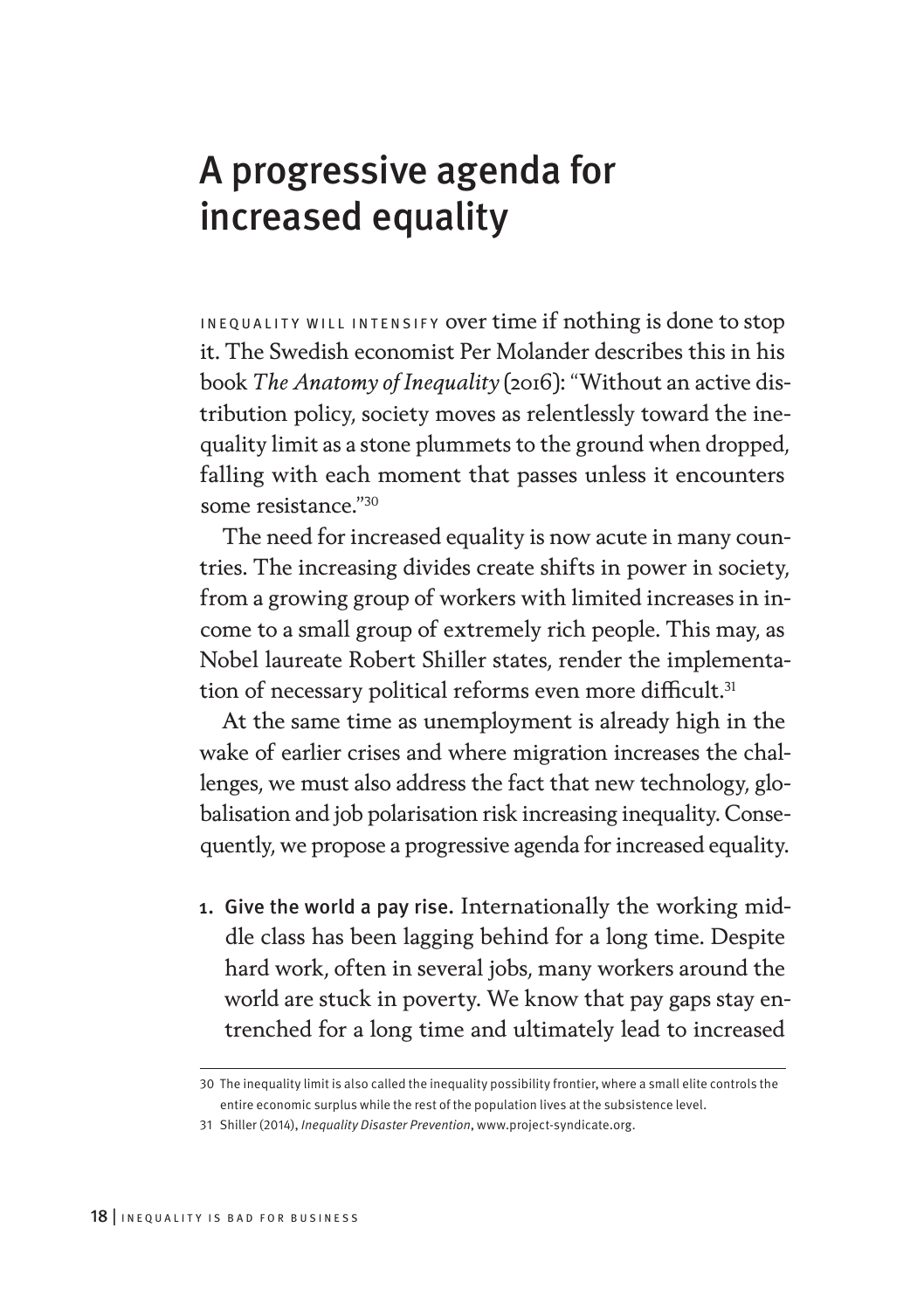pension gaps. Pay gaps also give children worse opportunities for social mobility. Therefore, politicians and the social partners need a plan to reduce the growing social and economic divides. This must include higher taxes on capital, financial services and the highest incomes.

All working men and women should get a fair share of productivity growth through real wage increases. This means that the wage shares must increase and the profit shares must fall, and economic elites and top managers must extract less of the economic value produced. Higher wages are not just a cost for companies, they are also the source of demand and consumption in the economy. There is nothing to indicate that a domestic low-pay sector and restrictive welfare would benefit global competitiveness, innovation or dynamics in the economy. The Swedish wage formation model and our wage policy of solidarity might be an inspiration to firms and trade unions in other countries.

2. Invest in human capital and security in transition. In a rapidly changing labour market, lifelong learning will be crucial. Access to high quality education, from pre-school to university, is central for increased welfare, reduced inequality and better skills provision for firms that want to grow.

An active and skills enhancing labour market policy strengthens matching in the labour market and prevents long-term unemployment. Together with generous unemployment insurance, this creates the security necessary for workers at risk of becoming unemployed in the wake of structural transformation and globalisation. This stimulates sound mobility in the labour market and increases opportunities for both individuals and society to readjust to more profitable and productive jobs.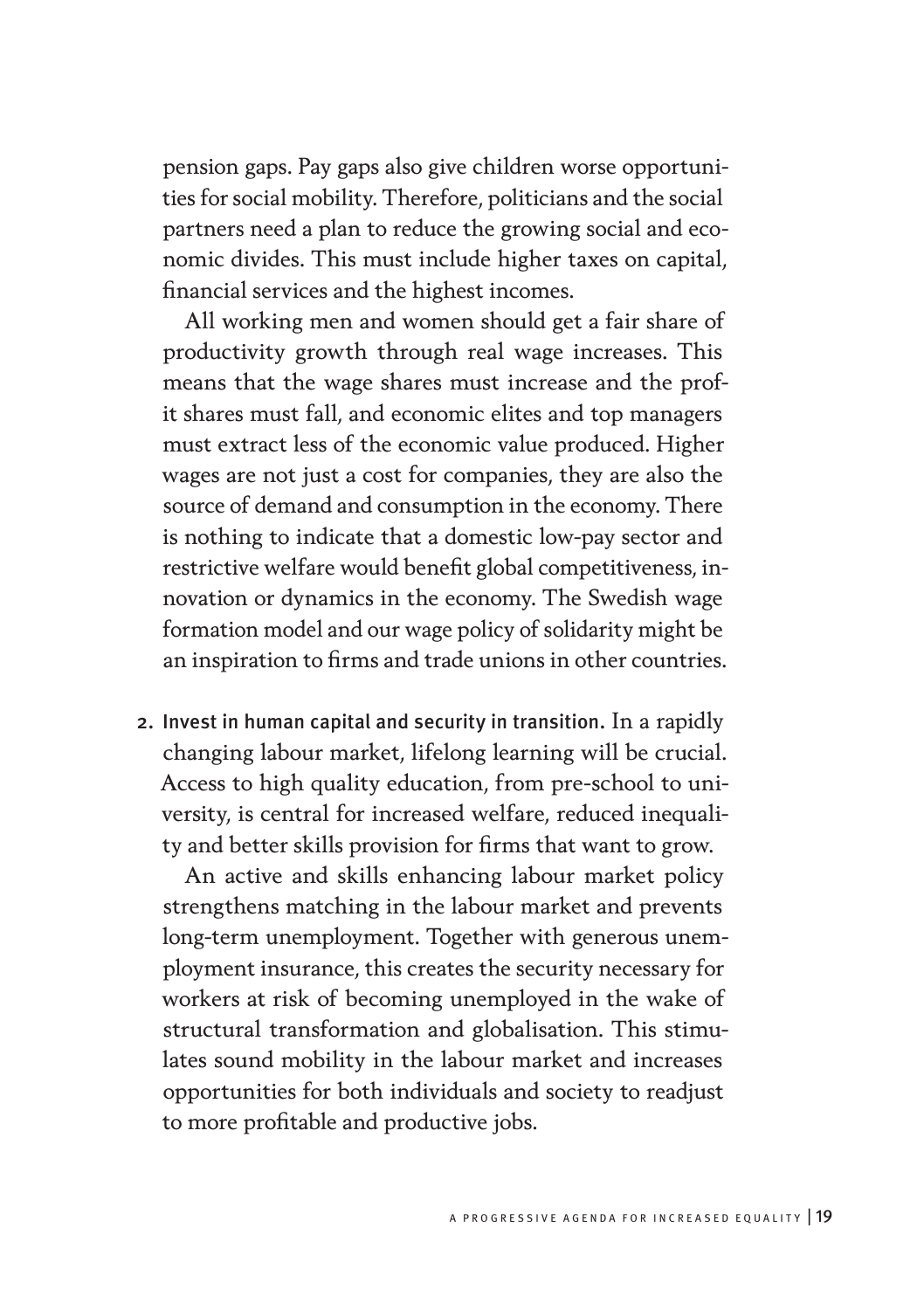In addition, generous student financial support for all forms of regular adult education is necessary to enable the unemployed to participate in continuing education and training or retraining. For the individual, the costs for this should be low. Furthermore, there must be an effective system of documentation and validation of all forms of formal and informal learning.

Experience shows that the market does not solve society's need for security, development and social trust. In countries with more even income distribution and greater equality of opportunity, such as the Nordic countries, social trust toward others and the State is greater.<sup>32</sup> Education paid for by the State makes it available to everyone, and a universal and generous welfare state offers a safety net and reduces divides. This increases income mobility and trust in the most effective way. From an economic perspective it is more advantageous to have the most suitable person in a particular position, instead of the individual's position being determined by the education and income level of his or her parents.

3. Extended family policy and public services promotes gender equality. Women tend to take on more caring responsibilities than men. A family policy that promotes equality between parents, above all through generous and publicly financed parental leave, in combination with extended child and elderly care, make it possible for more women to be (full-time) employed and participate in paid work.

In Sweden and many other countries there is a need to extend education systems and raise the quality of schools.

<sup>32</sup> Rothstein & Uslaner (2005), *All for All: Equality and Social Trust*.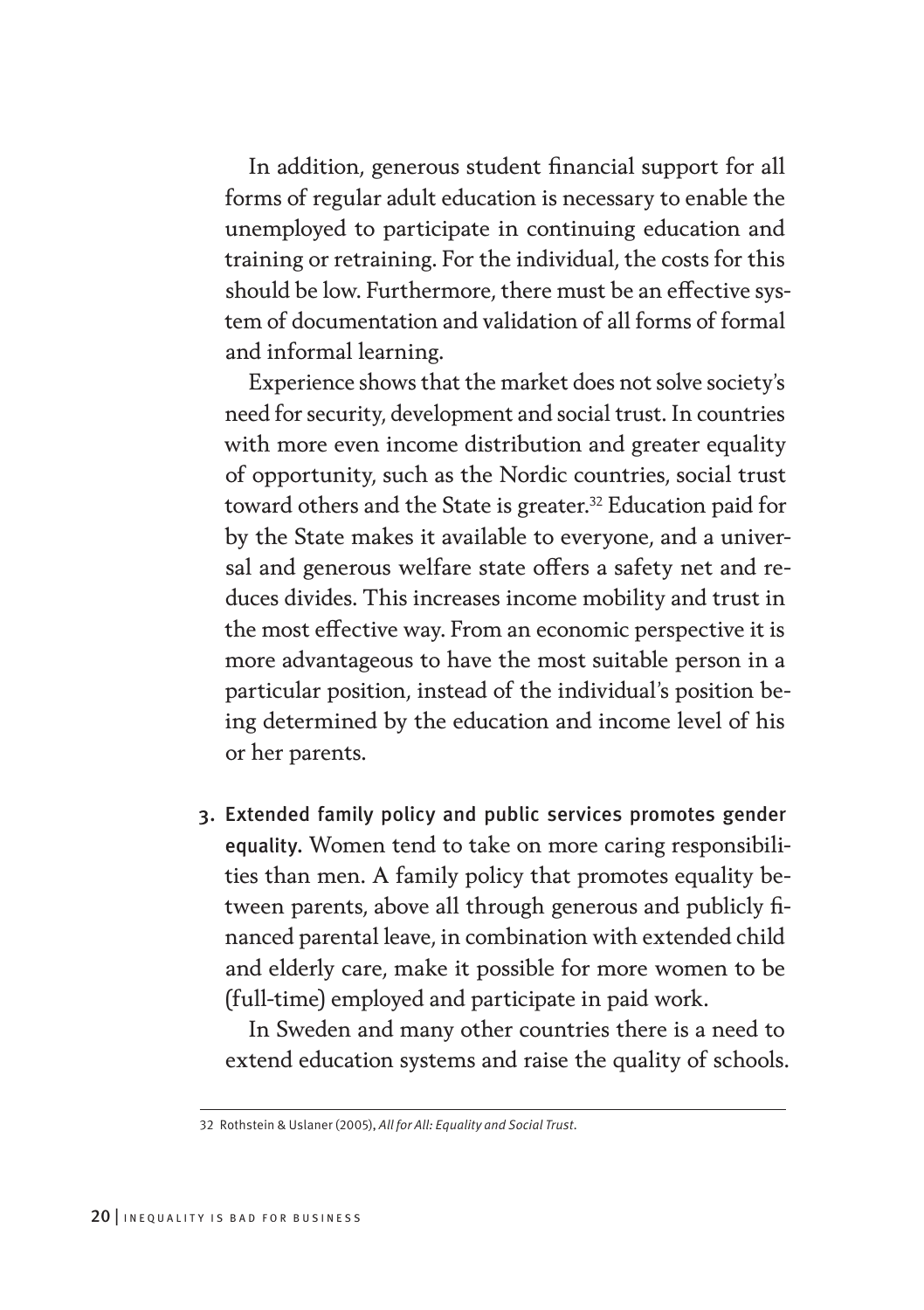At the same time, demographic changes and an aging population contribute to increased demand for health care and social services. Such measures require more employees, often in middle-skill jobs, in these sectors. This would benefit all of society and in particular women, who in all countries have a lower employment rate than men.

4. Strengthen the influence and responsibility of the social partners. Sweden and the Nordic countries show that strong and equal social partners contribute to stability and sustainability. Compromises between the social partners give legitimacy to reforms and contribute to keeping the number of conflicts in the labour market to a minimum. Consequently, government policy should promote the social partners (both employees and employers) density rates and collective agreement coverage.

In Sweden, strong trade unions take the nation´s economic situation and development into consideration by neither demanding too little nor too much in wage increases. Employers must in turn take responsibility for skills development of all employees, as well as preventive health and safety measures for a secure and safe work environment. Employers should also rely on flexible work organisations rather than employees having to take care of numerical flexibility through short temporary employment contracts.

Both the OECD and the IMF consider that strong trade unions can counteract the negative effects on income distribution that follow from technological progress and globalisation. If you get a share of the profits you also take responsibility for development, and in Sweden workers and trade unions are often involved in firms' development of new innovations and production methods.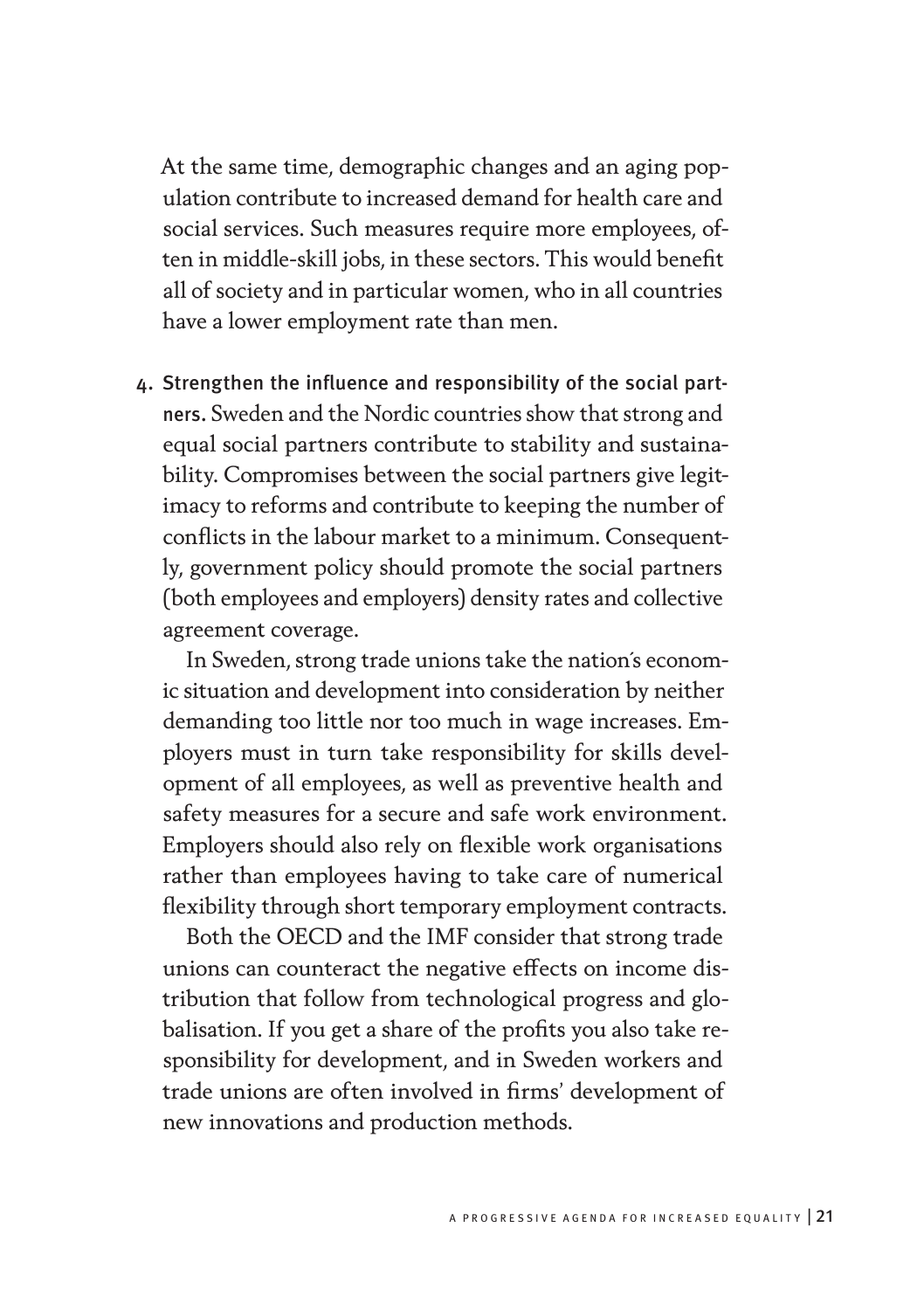5. A Global Deal for equality and inclusive growth. For the benefits of globalisation to be enjoyed by more people, some challenges must be dealt with internationally. In an increasingly globalised working life, the strength of the trade unions in a country is linked to trade union strength in the rest of the world. When workers in more countries have the collective strength to negotiate better pay and conditions, in the long term the global economy can work in favour of the world's workers.

The Swedish Government, together with the social partners, has initiated the *Global Deal for Decent Work and Inclusive Growth,* in collaboration with the ILO, the OECD and others.33 The vision is that more people should benefit from globalisation and the global labour market challenges should be addressed jointly by the social partners. The Global Deal builds on the experience that an effective social dialogue in the labour market and decent work contribute to increased equality and inclusive economic development. This benefits workers, firms and society as a whole. The Global Deal will be an important instrument to achieve Goal 8 (promote sustained, inclusive and sustainable economic growth, full and productive employment and decent work for all) in the UN 2030 Agenda for Sustainable Development.

EU cooperation also influences workers' opportunities to ensure secure and fulfilling jobs. Consequently, a social protocol must be added to the EU Treaty to create a better balance between trade union rights and economic freedoms. EU law must not restrict, but instead support, trade unions' opportunities to represent their members by signing collec-

<sup>33</sup> Swedish Trade Union Confederation (2016), *Global Deal for Decent Work and Inclusive Growth*, www.lo.se/english/news.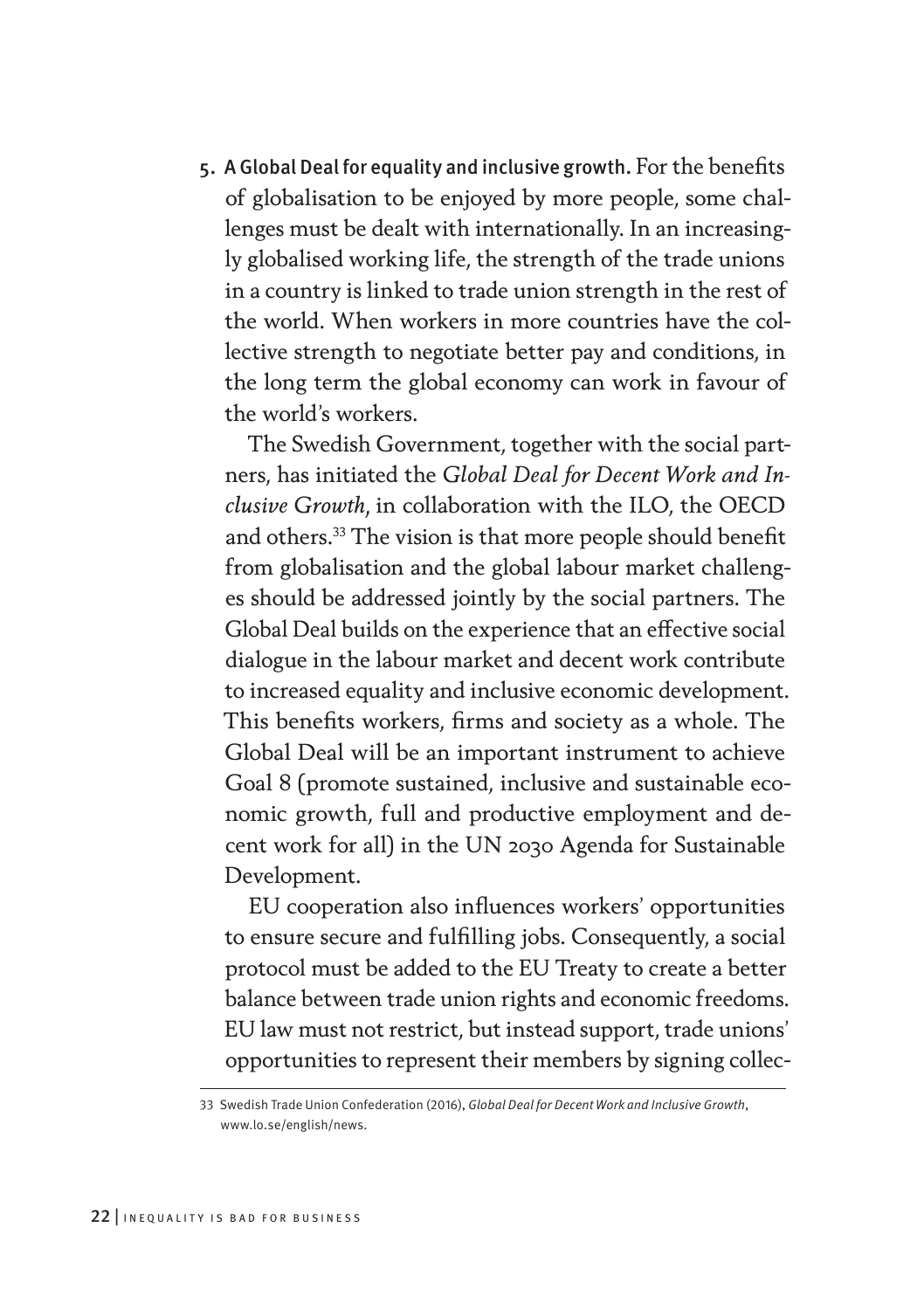tive agreements and ensuring compliance with them. The EU must not be a mechanism for social dumping.